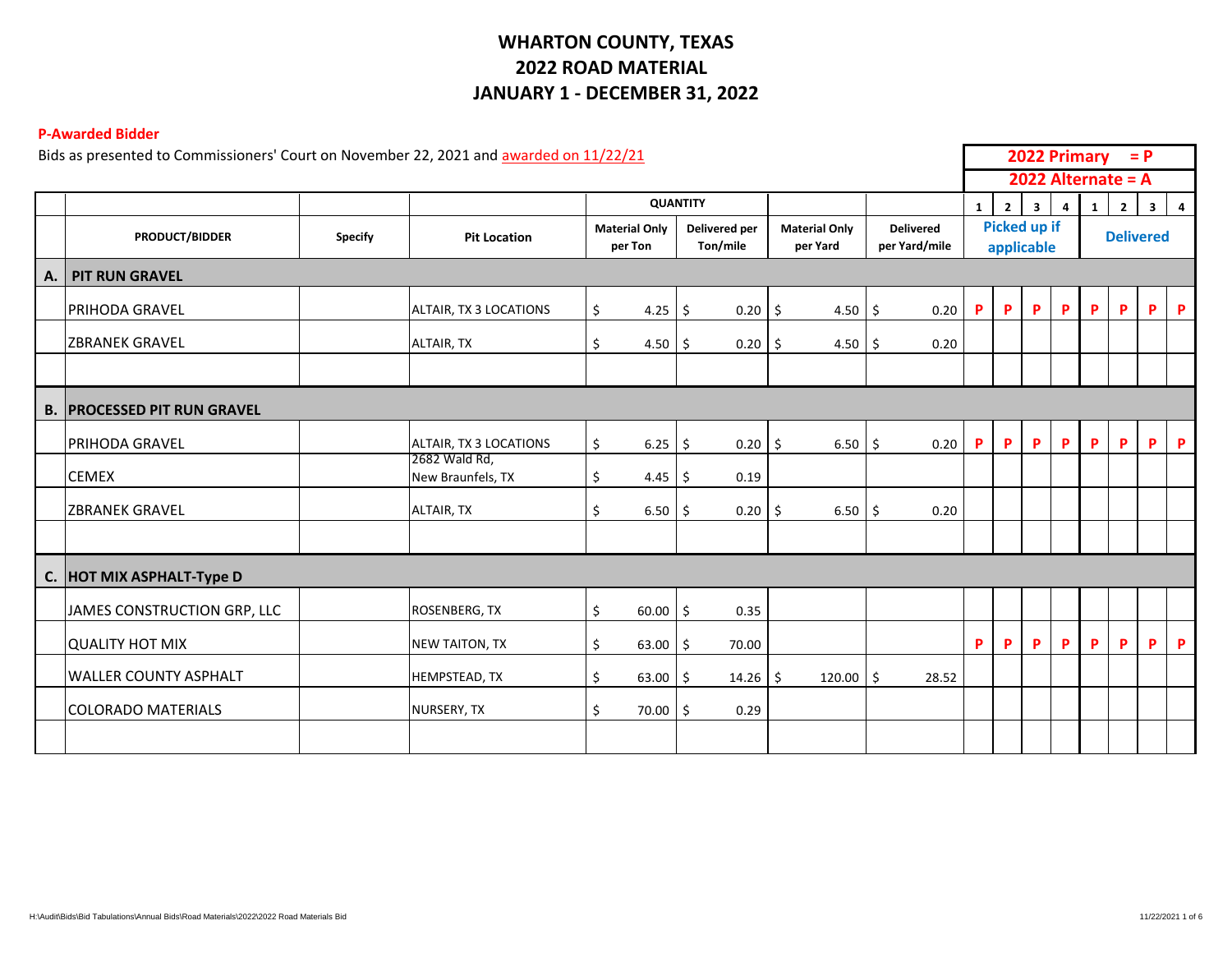|                                                          |                            |                                    |                                 |             | <b>QUANTITY</b>                       |                                  |                                   | $\mathbf{1}$               | $\overline{2}$ | $\overline{\mathbf{3}}$ | $\overline{4}$ | 1 | $\overline{2}$   | $\overline{\mathbf{3}}$ | $\overline{\mathbf{4}}$ |
|----------------------------------------------------------|----------------------------|------------------------------------|---------------------------------|-------------|---------------------------------------|----------------------------------|-----------------------------------|----------------------------|----------------|-------------------------|----------------|---|------------------|-------------------------|-------------------------|
| <b>PRODUCT/BIDDER</b>                                    | <b>Specify</b>             | <b>Pit Location</b>                | <b>Material Only</b><br>per Ton |             | Delivered per<br>Ton/mile             | <b>Material Only</b><br>per Yard | <b>Delivered</b><br>per Yard/mile | Picked up if<br>applicable |                |                         |                |   | <b>Delivered</b> |                         |                         |
| D. COLD MIX ASPHALT-Type D                               |                            |                                    |                                 |             |                                       |                                  |                                   |                            |                |                         |                |   |                  |                         |                         |
| <b>COLORADO MATERIALS</b>                                |                            | <b>HUNTER TX</b>                   | \$                              | $67.00$ \$  | 0.19                                  |                                  |                                   |                            |                |                         |                |   |                  |                         |                         |
| <b>WALLER COUNTY ASPHALT</b>                             | see comment  HEMPSTEAD, TX |                                    | \$                              | 88.00       | \$<br>14.26                           | 176.00<br>\$                     | \$<br>28.52                       | P                          | P              | P                       | P              | P | P                | P                       | $\mathsf{P}$            |
| <b>QUALITY HOT MIX</b>                                   |                            | <b>NEW TAITON, TX</b>              | \$                              | 73.00       | Ŝ.<br>80.00                           |                                  |                                   |                            |                |                         |                |   |                  |                         |                         |
|                                                          |                            |                                    |                                 |             |                                       |                                  |                                   |                            |                |                         |                |   |                  |                         |                         |
| E. CRUSHED LIMESTONE (TYPE A, GRADE 2)                   |                            |                                    |                                 |             |                                       |                                  |                                   |                            |                |                         |                |   |                  |                         |                         |
| K-C LEASE DBA MATAGORDA<br><b>CONST. &amp; MATERIALS</b> |                            | NEW BRAUNFELS/ CEMEX               | \$                              | $5.25$   \$ | 0.17                                  |                                  |                                   |                            |                |                         |                |   |                  |                         |                         |
| <b>MARTIN MARIETTA</b>                                   |                            | ROSENBERG, TX                      | \$                              | 25.00       |                                       |                                  |                                   |                            |                |                         |                |   |                  |                         |                         |
| <b>COLORADO MATERIALS</b>                                |                            | <b>GLIDDEN, TX</b>                 | \$                              | 19.50       | \$<br>0.19                            |                                  |                                   |                            |                |                         |                |   |                  |                         |                         |
| <b>PRIHODA GRAVEL</b>                                    |                            | ALTAIR, TX 3 LOCATIONS             | \$                              | 23.75       | \$<br>0.20                            |                                  |                                   | P                          | P              | P                       | P              |   |                  |                         |                         |
| <b>CEMEX</b>                                             |                            | 2682 Wald Rd,<br>New Braunfels, TX | \$                              | 4.50        | 0.19<br>\$                            |                                  |                                   |                            |                |                         |                |   |                  |                         |                         |
| <b>VULCAN CONST. MATERIALS</b>                           |                            | <b>FORT BEND</b>                   | \$                              | 27.00       | 0-10MILES \$5<br>.25 AFTER<br>10MILES |                                  |                                   |                            |                |                         |                |   |                  |                         |                         |
| QUALITY HOT MIX                                          |                            | <b>NEW TAITON, TX</b>              | \$                              | 25.00       | \$<br>27.50                           |                                  |                                   |                            |                |                         |                | P | P                | P                       | $\mathsf{P}$            |
|                                                          |                            |                                    |                                 |             |                                       |                                  |                                   |                            |                |                         |                |   |                  |                         |                         |
| F. CRUSHED CONCRETE (BASE MATERIAL)                      |                            |                                    |                                 |             |                                       |                                  |                                   |                            |                |                         |                |   |                  |                         |                         |
| K-C LEASE DBA MATAGORDA<br><b>CONST. &amp; MATERIALS</b> |                            | <b>BAY CITY, TX</b>                | \$                              | 25.00       | \$<br>0.19                            |                                  |                                   |                            |                |                         |                | P | P                | P                       | $\mathsf{P}$            |
| <b>MARTIN MARIETTA</b>                                   |                            | ROSENBERG, TX                      | \$                              | 18.85       |                                       |                                  |                                   | P                          | P              | P                       | P              |   |                  |                         |                         |
|                                                          |                            |                                    |                                 |             |                                       |                                  |                                   |                            |                |                         |                |   |                  |                         |                         |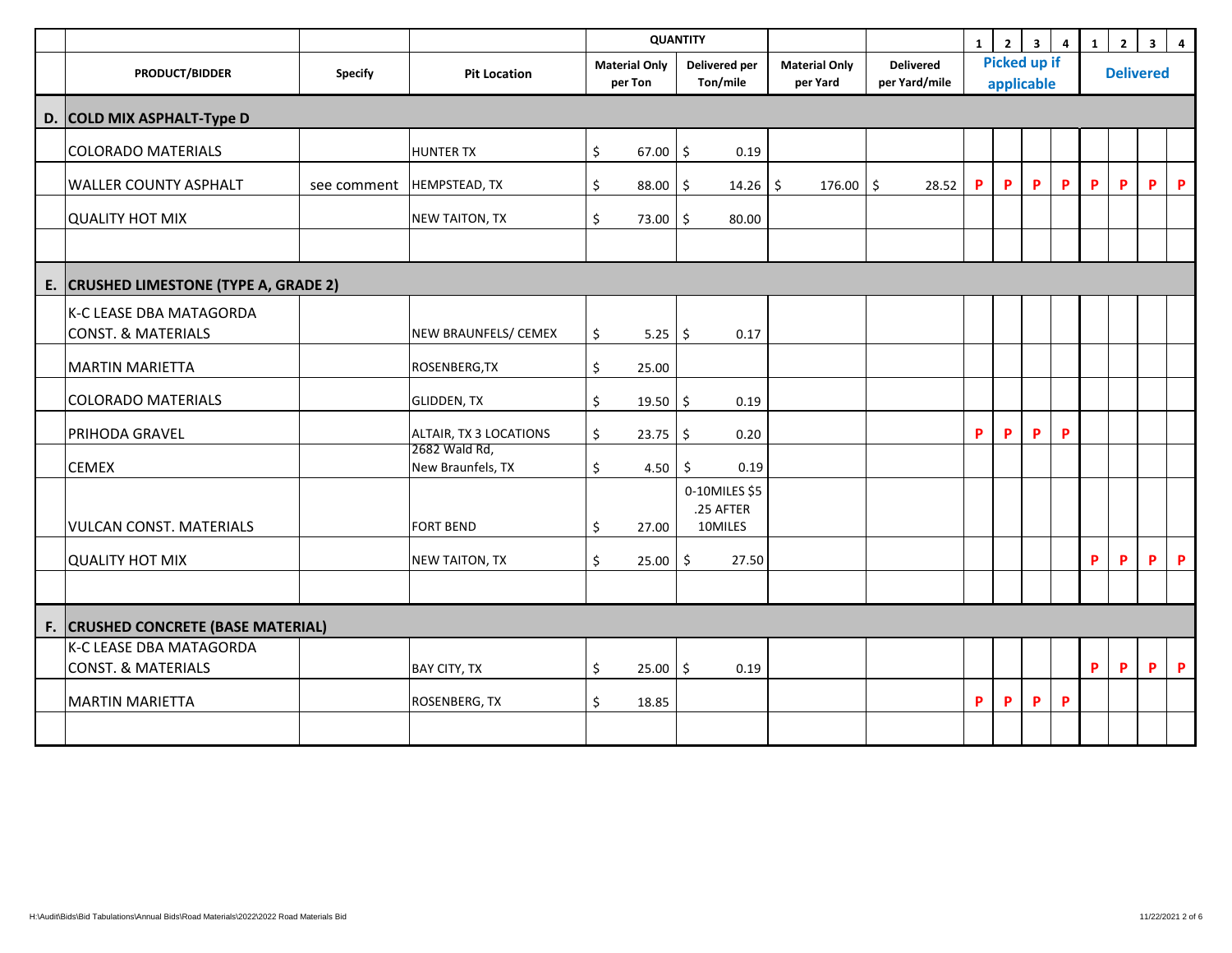|    |                                          |                |                                    |                                 | <b>QUANTITY</b>            |                                  |                                   | $\mathbf{1}$ | $\overline{2}$                    | 3 <sup>1</sup> | $\overline{\mathbf{4}}$ | $\mathbf{1}$ | $\mathbf{2}$     | $\overline{\mathbf{3}}$ | $\overline{\mathbf{4}}$ |
|----|------------------------------------------|----------------|------------------------------------|---------------------------------|----------------------------|----------------------------------|-----------------------------------|--------------|-----------------------------------|----------------|-------------------------|--------------|------------------|-------------------------|-------------------------|
|    | <b>PRODUCT/BIDDER</b>                    | <b>Specify</b> | <b>Pit Location</b>                | <b>Material Only</b><br>per Ton | Delivered per<br>Ton/mile  | <b>Material Only</b><br>per Yard | <b>Delivered</b><br>per Yard/mile |              | <b>Picked up if</b><br>applicable |                |                         |              | <b>Delivered</b> |                         |                         |
|    | G. 3/4" to DUST LIMESTONE                |                |                                    |                                 |                            |                                  |                                   |              |                                   |                |                         |              |                  |                         |                         |
|    | K-C LEASE DBA MATAGORDA                  |                |                                    |                                 |                            |                                  |                                   |              |                                   |                |                         |              |                  |                         |                         |
|    | <b>CONST. &amp; MATERIALS</b>            |                | NEW BRAUNFELS/ CEMEX               | \$<br>6.00%                     | 0.17                       |                                  |                                   |              |                                   |                |                         |              |                  |                         |                         |
|    | <b>COLORADO MATERIALS</b>                |                | HUNTER, TX                         | \$<br>6.00                      | \$<br>0.19                 |                                  |                                   |              |                                   |                |                         |              |                  |                         |                         |
|    | PRIHODA GRAVEL                           |                | ALTAIR, TX 3 LOCATIONS             | \$<br>26.25                     | \$<br>0.20                 |                                  |                                   | P            | P                                 | P              | P                       |              |                  |                         |                         |
|    | <b>CEMEX</b>                             |                | 2682 Wald Rd,<br>New Braunfels, TX | \$<br>5.10                      | \$<br>0.19                 |                                  |                                   |              |                                   |                |                         |              |                  |                         |                         |
|    |                                          |                |                                    |                                 |                            |                                  |                                   |              |                                   |                |                         |              |                  |                         |                         |
|    | QUALITY HOT MIX                          |                | <b>NEW TAITON, TX</b>              | \$<br>26.00                     | 27.50<br>\$                |                                  |                                   |              |                                   |                |                         | P            | P                | P                       | $\mathsf{P}$            |
|    |                                          |                |                                    |                                 |                            |                                  |                                   |              |                                   |                |                         |              |                  |                         |                         |
|    | H. PRE-COATED AGGREGATE ROCK-Grade 3     |                |                                    |                                 |                            |                                  |                                   |              |                                   |                |                         |              |                  |                         |                         |
|    | <b>COLORADO MATERIALS</b>                |                | HUNTER, TX                         | \$<br>45.00                     | \$<br>0.19                 |                                  |                                   |              |                                   |                |                         |              |                  |                         |                         |
|    | <b>VULCAN CONST. MATERIALS</b>           |                | DABNEY, TX                         | \$<br>29.00                     | \$<br>0.18                 |                                  |                                   |              |                                   |                |                         |              |                  |                         |                         |
|    | QUALITY HOT MIX                          |                | NEW TAITON, TX                     | \$<br>57.00                     | \$<br>62.00                |                                  |                                   | P            | P                                 | P              | P                       | $\mathbf P$  | P                | P                       | $\mathsf P$             |
|    |                                          |                |                                    |                                 |                            |                                  |                                   |              |                                   |                |                         |              |                  |                         |                         |
| Ι. | <b>PRE-COATED AGGREGATE ROCK-Grade 4</b> |                |                                    |                                 |                            |                                  |                                   |              |                                   |                |                         |              |                  |                         |                         |
|    | <b>COLORADO MATERIALS</b>                |                | HUNTER, TX                         | \$<br>45.00                     | \$<br>0.19                 |                                  |                                   |              |                                   |                |                         |              |                  |                         |                         |
|    | <b>VULCAN CONST. MATERIALS</b>           |                | DABNEY, TX                         | \$<br>28.00                     | \$<br>0.18                 |                                  |                                   |              |                                   |                |                         |              |                  |                         |                         |
|    | QUALITY HOT MIX                          |                | NEW TAITON, TX                     | \$<br>57.00                     | \$<br>62.00                |                                  |                                   | P            | P                                 | P              | P                       | P            | P                | P                       | $\mathsf{P}$            |
|    |                                          |                |                                    |                                 |                            |                                  |                                   |              |                                   |                |                         |              |                  |                         |                         |
|    | J. 3/8" BUNKER ROCK WASHED AGGREGATE     |                |                                    |                                 |                            |                                  |                                   |              |                                   |                |                         |              |                  |                         |                         |
|    | K-C LEASE DBA MATAGORDA                  |                | Hanson Aggregate                   |                                 |                            |                                  |                                   |              |                                   |                |                         |              |                  |                         |                         |
|    | <b>CONST. &amp; MATERIALS</b>            |                | 1924 CR 111, Garwood, TX           | \$<br>$18.70$ \$                | 0.19                       |                                  |                                   | P            | P.                                | P.             | $\mathsf{P}$            | P            | P.               | P                       | $\mathsf{P}$            |
|    |                                          |                |                                    |                                 | 0-10MILES \$5<br>.25 AFTER |                                  |                                   |              |                                   |                |                         |              |                  |                         |                         |
|    | <b>VULCAN CONST. MATERIALS</b>           |                | <b>FORT BEND</b>                   | \$<br>35.50                     | 10MILES                    |                                  |                                   |              |                                   |                |                         |              |                  |                         |                         |
|    |                                          |                |                                    |                                 |                            |                                  |                                   |              |                                   |                |                         |              |                  |                         |                         |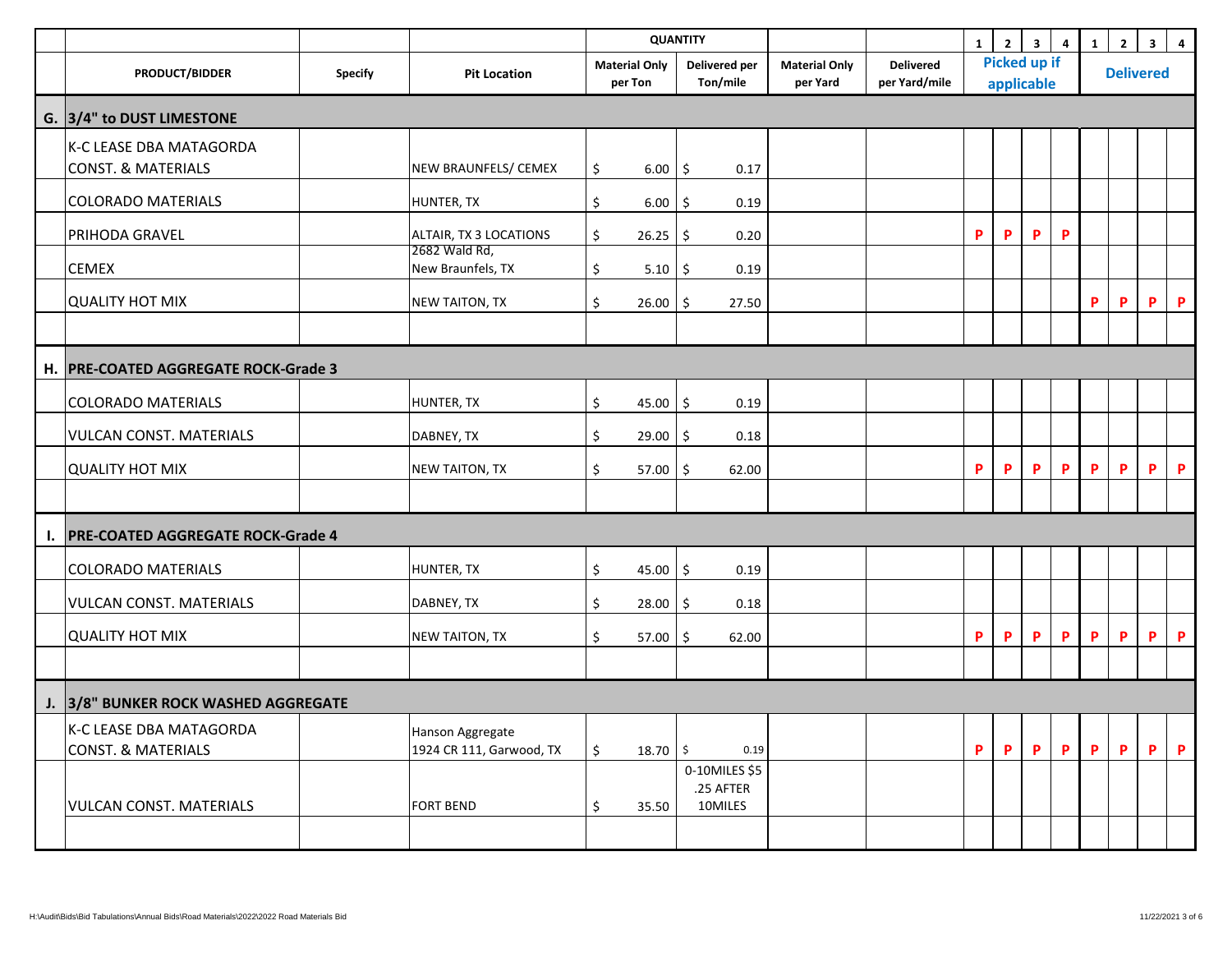|                                                          |                |                                              |                                 | <b>QUANTITY</b>                          |                                  |                                   | $\mathbf{1}$   | $\overline{2}$                    | 3 <sup>1</sup> | $\boldsymbol{4}$ | $\mathbf{1}$ | $\mathbf{2}$     | $\mathbf{3}$ | $\overline{\mathbf{4}}$ |
|----------------------------------------------------------|----------------|----------------------------------------------|---------------------------------|------------------------------------------|----------------------------------|-----------------------------------|----------------|-----------------------------------|----------------|------------------|--------------|------------------|--------------|-------------------------|
| <b>PRODUCT/BIDDER</b>                                    | <b>Specify</b> | <b>Pit Location</b>                          | <b>Material Only</b><br>per Ton | <b>Delivered per</b><br>Ton/mile         | <b>Material Only</b><br>per Yard | <b>Delivered</b><br>per Yard/mile |                | <b>Picked up if</b><br>applicable |                |                  |              | <b>Delivered</b> |              |                         |
| K. 5/8" BUNKER ROCK WASHED AGGREGATE                     |                |                                              |                                 |                                          |                                  |                                   |                |                                   |                |                  |              |                  |              |                         |
| K-C LEASE DBA MATAGORDA<br><b>CONST. &amp; MATERIALS</b> |                | Hanson Aggregate<br>1924 CR 111, Garwood, TX | \$<br>$22.40$ \$                | 0.19                                     |                                  |                                   | P              | P                                 | P              | P                | $\mathsf P$  | P                | P.           | $\mathsf P$             |
|                                                          |                |                                              |                                 |                                          |                                  |                                   |                |                                   |                |                  |              |                  |              |                         |
| L. TRAP ROCK HMA AGG (Grade 3)                           |                |                                              |                                 |                                          |                                  |                                   |                |                                   |                |                  |              |                  |              |                         |
| <b>COLORADO MATERIALS</b>                                |                | UVALDE, TX                                   | \$<br>27.00                     | \$<br>0.19                               |                                  |                                   | $\overline{A}$ | $\mathbf{A}$                      | $\mathbf{A}$   | $\mathbf{A}$     | $\mathbf{A}$ | A                | $\mathbf{A}$ | $\mathbf{A}$            |
| <b>VULCAN CONST. MATERIALS</b>                           |                | STAFFORD, TX                                 | \$<br>58.00                     | 0-10MILES \$5<br>.25 AFTER<br>10MILES    |                                  |                                   | P              | P                                 | P              | $\mathsf P$      | $\mathsf P$  | P                | P.           | $\mathsf{P}$            |
| M. TRAP ROCK HMA AGG (Grade 4)                           |                |                                              |                                 |                                          |                                  |                                   |                |                                   |                |                  |              |                  |              |                         |
|                                                          |                |                                              |                                 |                                          |                                  |                                   |                |                                   |                |                  |              |                  |              |                         |
| <b>COLORADO MATERIALS</b>                                |                | UVALDE, TX                                   | $\zeta$<br>27.00                | \$<br>0.19<br>0-10MILES \$5<br>.25 AFTER |                                  |                                   | $\overline{A}$ | A                                 | $\mathbf{A}$   | $\mathbf{A}$     | $\mathbf{A}$ | A                | $\mathbf{A}$ | $\mathbf{A}$            |
| <b>VULCAN CONST. MATERIALS</b>                           |                | STAFFORD, TX                                 | \$<br>58.00                     | 10MILES                                  |                                  |                                   | P              | P                                 | P              | P                | P            | P                | P.           | $\mathsf{P}$            |
|                                                          |                |                                              |                                 |                                          |                                  |                                   |                |                                   |                |                  |              |                  |              |                         |
| N. TRAP ROCK HMA AGG (Grade 5)                           |                |                                              |                                 |                                          |                                  |                                   |                |                                   |                |                  |              |                  |              |                         |
| <b>COLORADO MATERIALS</b>                                |                | UVALDE, TX                                   | \$<br>27.00                     | $\zeta$<br>0.19                          |                                  |                                   | $\overline{A}$ | A                                 | $\mathbf{A}$   | $\mathbf{A}$     | $\mathbf{A}$ | A                | $\mathbf{A}$ | $\mathbf{A}$            |
| <b>VULCAN CONST. MATERIALS</b>                           |                | STAFFORD, TX                                 | \$<br>58.00                     | 0-10MILES \$5<br>.25 AFTER<br>10MILES    |                                  |                                   | P              | $\pmb{\mathsf{P}}$                | P              | $\mathsf P$      | P            | P                | P.           | $\mathsf{P}$            |
|                                                          |                |                                              |                                 |                                          |                                  |                                   |                |                                   |                |                  |              |                  |              |                         |
| O. HYDRATED LIME                                         |                |                                              |                                 |                                          |                                  |                                   |                |                                   |                |                  |              |                  |              |                         |
| AUSTIN WHITE LIME CO.                                    |                | <b>AUSTIN, TX</b>                            | \$<br>117.00                    | \$<br>167.11                             |                                  |                                   |                |                                   |                |                  | P            | P                | P.           | $\mathsf{P}$            |
|                                                          |                |                                              |                                 |                                          |                                  |                                   |                |                                   |                |                  |              |                  |              |                         |
| P. FLYASH, (CLASS C) Including Spreader Bar Charge       |                |                                              |                                 |                                          |                                  |                                   |                |                                   |                |                  |              |                  |              |                         |
| <b>NA</b>                                                |                |                                              |                                 |                                          |                                  |                                   |                |                                   |                |                  |              |                  |              |                         |
|                                                          |                |                                              |                                 |                                          |                                  |                                   |                |                                   |                |                  |              |                  |              |                         |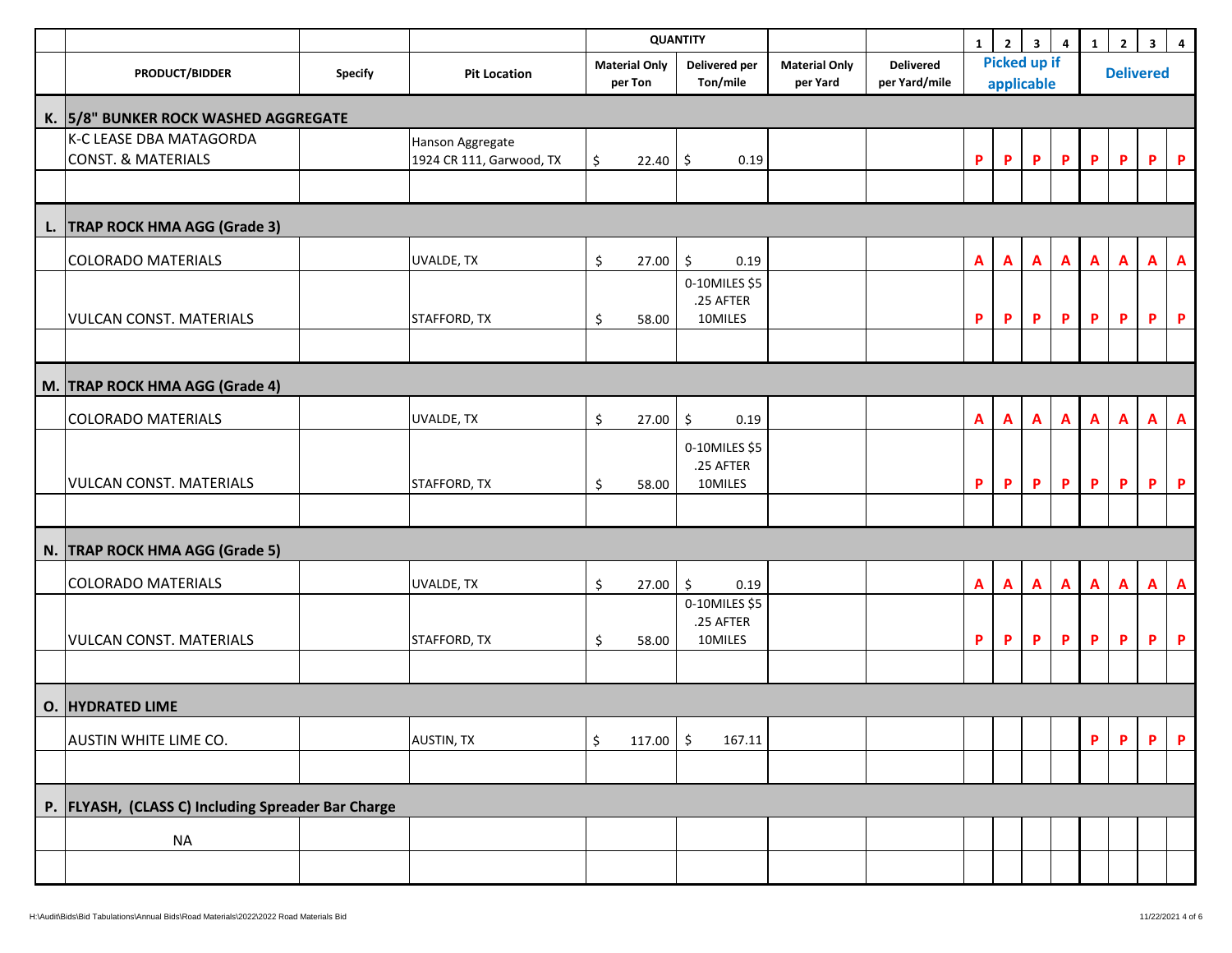|                                |                |                        |                                 | <b>QUANTITY</b>                       |                                  |                                   | $\mathbf{1}$ | $2^{\circ}$                       | $\overline{\mathbf{3}}$ | $\overline{4}$ | $\mathbf{1}$     | $\overline{2}$ | 3 <sup>1</sup> | $\overline{4}$ |
|--------------------------------|----------------|------------------------|---------------------------------|---------------------------------------|----------------------------------|-----------------------------------|--------------|-----------------------------------|-------------------------|----------------|------------------|----------------|----------------|----------------|
| <b>PRODUCT/BIDDER</b>          | <b>Specify</b> | <b>Pit Location</b>    | <b>Material Only</b><br>per Ton | <b>Delivered per</b><br>Ton/mile      | <b>Material Only</b><br>per Yard | <b>Delivered</b><br>per Yard/mile |              | <b>Picked up if</b><br>applicable |                         |                | <b>Delivered</b> |                |                |                |
| Q. RECYCLED ROAD BASE MATERIAL |                |                        |                                 |                                       |                                  |                                   |              |                                   |                         |                |                  |                |                |                |
| <b>INLAND RECYCLING</b>        |                | ALTAIR, TX             | \$<br>3.50                      |                                       | \$<br>3.50                       |                                   | P            | P                                 | P                       | P              | P                | P              | P              | P              |
| <b>PRIHODA GRAVEL</b>          |                | ALTAIR, TX 3 LOCATIONS | \$<br>25.00                     | 0.20<br>S.                            |                                  |                                   | P            | P                                 | P                       | P              | P                | P              | P              | P              |
|                                |                |                        |                                 |                                       |                                  |                                   |              |                                   |                         |                |                  |                |                |                |
| R. F-ROCK                      |                |                        |                                 |                                       |                                  |                                   |              |                                   |                         |                |                  |                |                |                |
| <b>MARTIN MARIETTA</b>         |                | ROSENBERG, TX          | \$<br>35.00                     |                                       |                                  |                                   |              |                                   |                         |                |                  |                |                |                |
| <b>COLORADO MATERIALS</b>      |                | HUNTER, TX             | \$<br>11.00                     | 0.19<br>\$                            |                                  |                                   |              |                                   |                         |                |                  |                |                |                |
| <b>VULCAN CONST. MATERIALS</b> |                | <b>FORT BEND</b>       | \$<br>36.00                     | 0-10MILES \$5<br>.25 AFTER<br>10MILES |                                  |                                   |              |                                   |                         |                |                  |                |                |                |
| QUALITY HOT MIX                |                | <b>NEW TAITON, TX</b>  | \$<br>35.00                     | \$<br>38.00                           |                                  |                                   | P            | P                                 | P                       | P              | P                | P              | P.             | P              |
|                                |                |                        |                                 |                                       |                                  |                                   |              |                                   |                         |                |                  |                |                |                |
| S.  LRA PLUS CS (cold mix)     |                |                        |                                 |                                       |                                  |                                   |              |                                   |                         |                |                  |                |                |                |
| <b>VULCAN CONST. MATERIALS</b> |                | DABNEY, TX             | \$<br>51.00                     | \$<br>0.18                            |                                  |                                   | P            | P                                 | $\mathbf P$             | $\mathsf{P}$   | P.               | P.             | P              | P              |
|                                |                |                        |                                 |                                       |                                  |                                   |              |                                   |                         |                |                  |                |                |                |
| T. LIME SLURRY                 |                |                        |                                 |                                       |                                  |                                   |              |                                   |                         |                |                  |                |                |                |
| <b>NA</b>                      |                |                        |                                 |                                       |                                  |                                   |              |                                   |                         |                |                  |                |                |                |